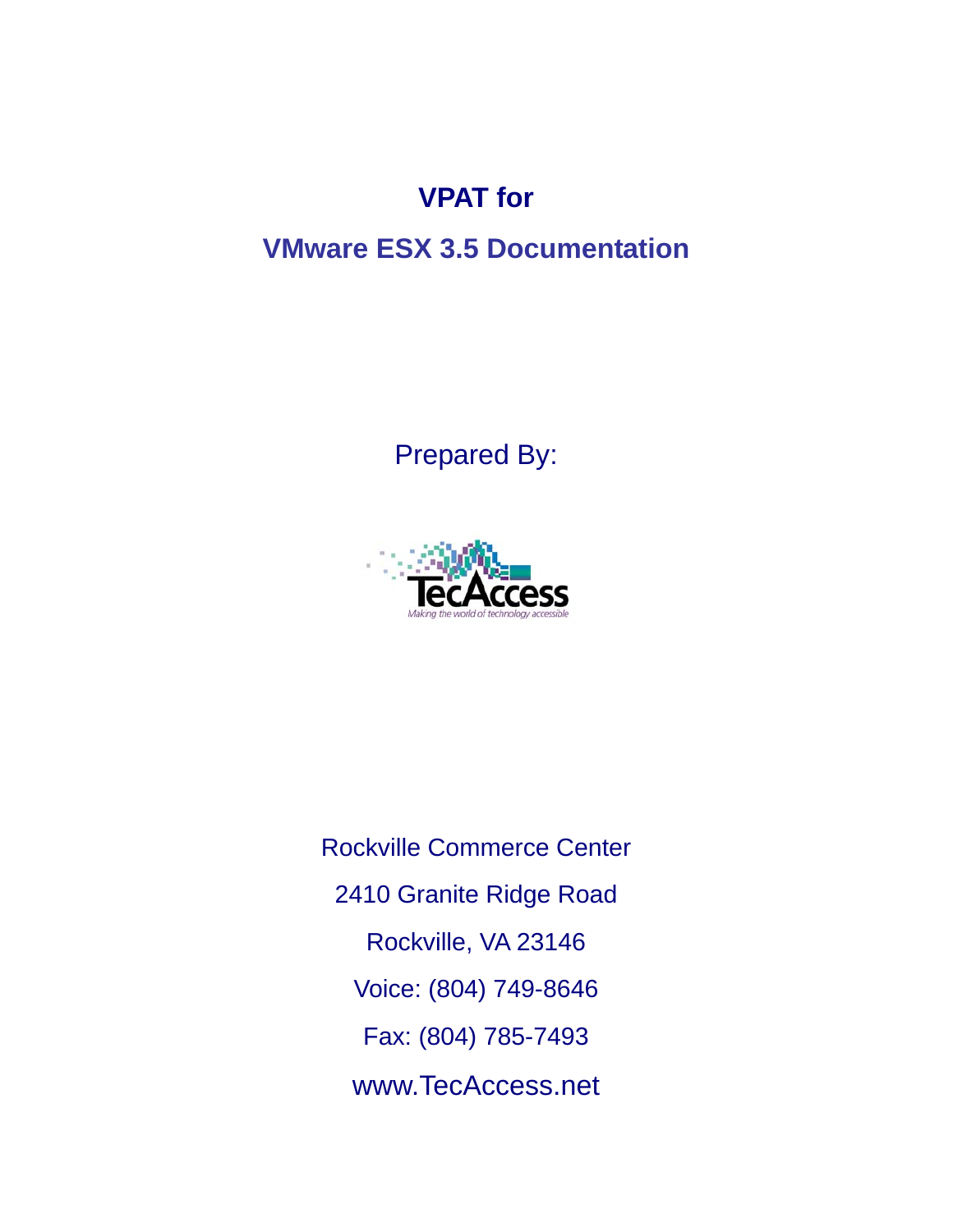## **VPAT**

**Product: VMware** ESX 3.5 Web-based documentation **Components covered**: Documentation at <http://pubs.vmware.com/vi35u2/wwhelp/wwhimpl/js/html/wwhelp.htm>

**Contact for more information:** http://www.VMware.com **Date:** December, 2008

| <b>Summary of Voluntary Product Accessibility Template</b>                      |                                              |                                                                                                       |  |
|---------------------------------------------------------------------------------|----------------------------------------------|-------------------------------------------------------------------------------------------------------|--|
| <b>Criteria</b>                                                                 | <b>Supporting</b><br><b>Features</b>         | <b>Remarks and Explanations</b>                                                                       |  |
| Section 1194.21 Software<br><b>Applications and Operating</b><br><b>Systems</b> | <b>Not</b><br>applicable                     |                                                                                                       |  |
| Section 1194.22 Web-based<br>Internet Information and<br>Applications           | <b>Supports</b><br>with<br>exceptions        | This is applicable to the online help<br>documentation. Please refer to the<br>attached 1194.22 VPAT. |  |
| Section 1194.23<br><b>Telecommunications Products</b>                           | <b>Not</b><br>Applicable                     |                                                                                                       |  |
| Section 1194.24 Video and<br><b>Multimedia Products</b>                         | <b>Not</b><br>Applicable                     |                                                                                                       |  |
| Section 1194.25 Self-contained,<br><b>Closed Products</b>                       | <b>Not</b><br>Applicable                     |                                                                                                       |  |
| Section 1194.26 Desktop and<br><b>Portable Computers</b>                        | <b>Not</b><br>Applicable                     |                                                                                                       |  |
| Section 1194.31 Functional<br>Performance Criteria                              | <b>Supports</b><br>with<br><b>Exceptions</b> | Please reference the included<br>1194.22 and 1194.31 sections.                                        |  |
| Section 1194.41 Information,<br>Documentation and Support                       | <b>Supports</b>                              | Please reference the included<br>1194.41 section                                                      |  |

#### **Explanation of Supporting Features (second column on VPAT)**

| <b>Supports</b> | Use this language when you<br>determine the product fully |
|-----------------|-----------------------------------------------------------|
|                 | meets the letter and intent of the<br>'Criteria.          |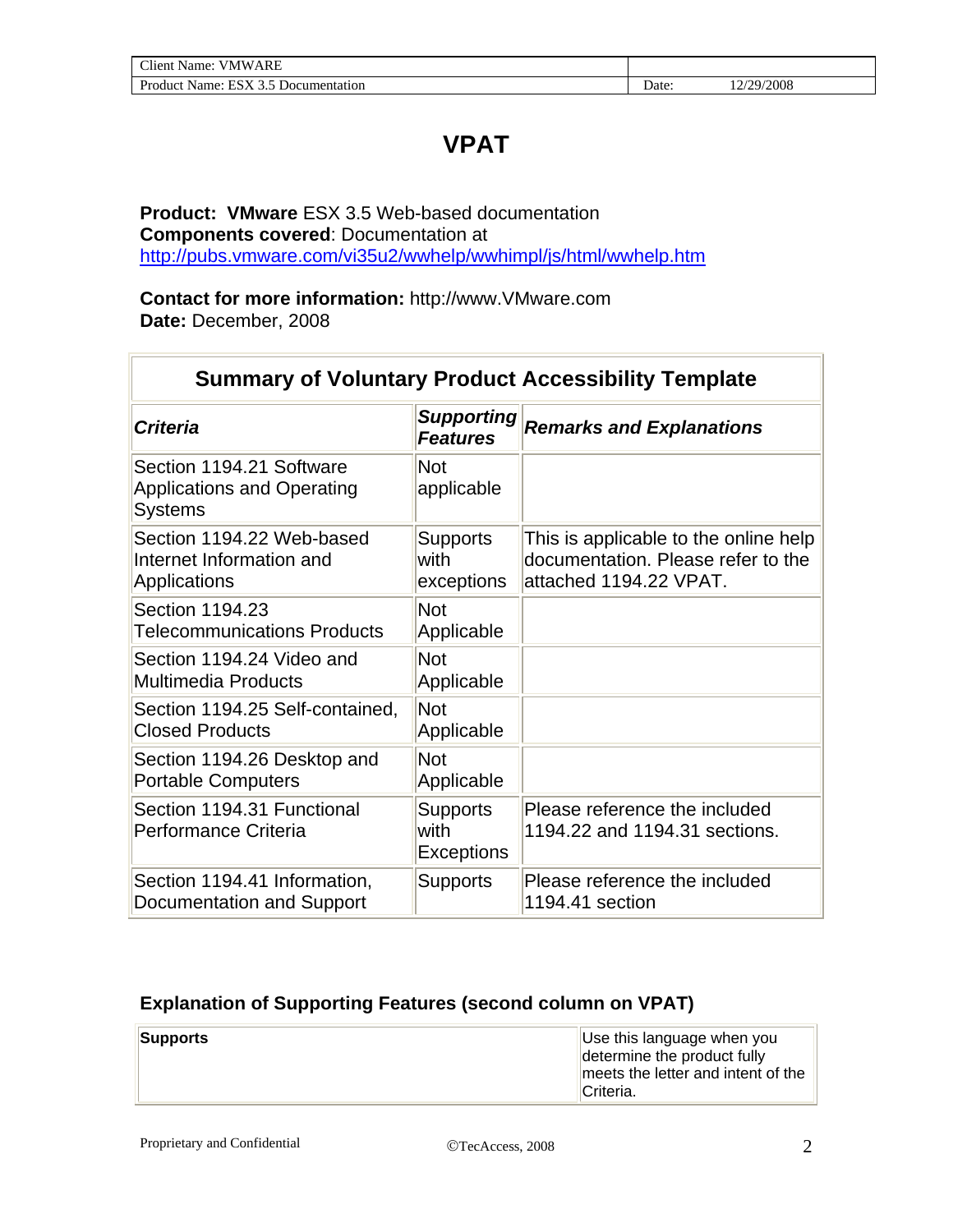| $\sim$<br>ARE<br>/ MW<br>'Itent<br>√ame                                                                                |      |              |
|------------------------------------------------------------------------------------------------------------------------|------|--------------|
| $\overline{\phantom{a}}$<br>$\mathbf{p}_{r}$<br>Name:<br>nentation<br>.cur<br>чиет<br>D <sub>00</sub><br>$\Delta$<br>. | Jate | /2008<br>70. |

| <b>Supports with Exceptions</b>                                     | Use this language when you<br>determine the product does not<br>fully meet the letter and intent of<br>the Criteria, but provides some<br>level of access relative to the<br>Criteria.                                                                                                                                                                      |
|---------------------------------------------------------------------|-------------------------------------------------------------------------------------------------------------------------------------------------------------------------------------------------------------------------------------------------------------------------------------------------------------------------------------------------------------|
| <b>Supports through Equivalent Facilitation</b>                     | Use this language when you<br>have identified an alternate way<br>to meet the intent of the Criteria<br>or when the product does not<br>fully meet the intent of the<br>Criteria.                                                                                                                                                                           |
| Supports when combined with Compatible AT                           | Use this language when you<br>determine the product fully<br>meets the letter and intent of the<br>Criteria when used in<br>combination with Compatible AT.<br>For example, many software<br>programs can provide speech<br>output when combined with a<br>compatible screen reader<br>(commonly used assistive<br>technology for people who are<br>blind). |
| <b>Does not Support</b>                                             | Use this language when you<br>determine the product does not<br>meet the letter or intent of the<br>Criteria.                                                                                                                                                                                                                                               |
| <b>Not Applicable</b>                                               | Use this language when you<br>determine that the Criteria do not<br>apply to the specific product.                                                                                                                                                                                                                                                          |
| Not Applicable -<br><b>Fundamental Alteration Exception Applies</b> | Use this language when you<br>determine a Fundamental<br>Alteration of the product would<br>be required to meet the Criteria<br>(see the access board standards<br>for the definition of "fundamental<br>alteration").                                                                                                                                      |

### **1194.22 Web-based Internet information and applications**

| <b>Criteria</b>                                                                                                                                                             | <b>Supporting</b><br><b>Features</b> | <b>Remarks and</b><br>explanations                                                       |
|-----------------------------------------------------------------------------------------------------------------------------------------------------------------------------|--------------------------------------|------------------------------------------------------------------------------------------|
| $\vert$ (a) A text equivalent for every non-text element Supports with<br>shall be provided (e.g., via "alt", "longdesc", or $\parallel$ exceptions<br>in element content). |                                      | Many non-text<br>elements do not have<br>equivalents. Status<br>licons for tree items do |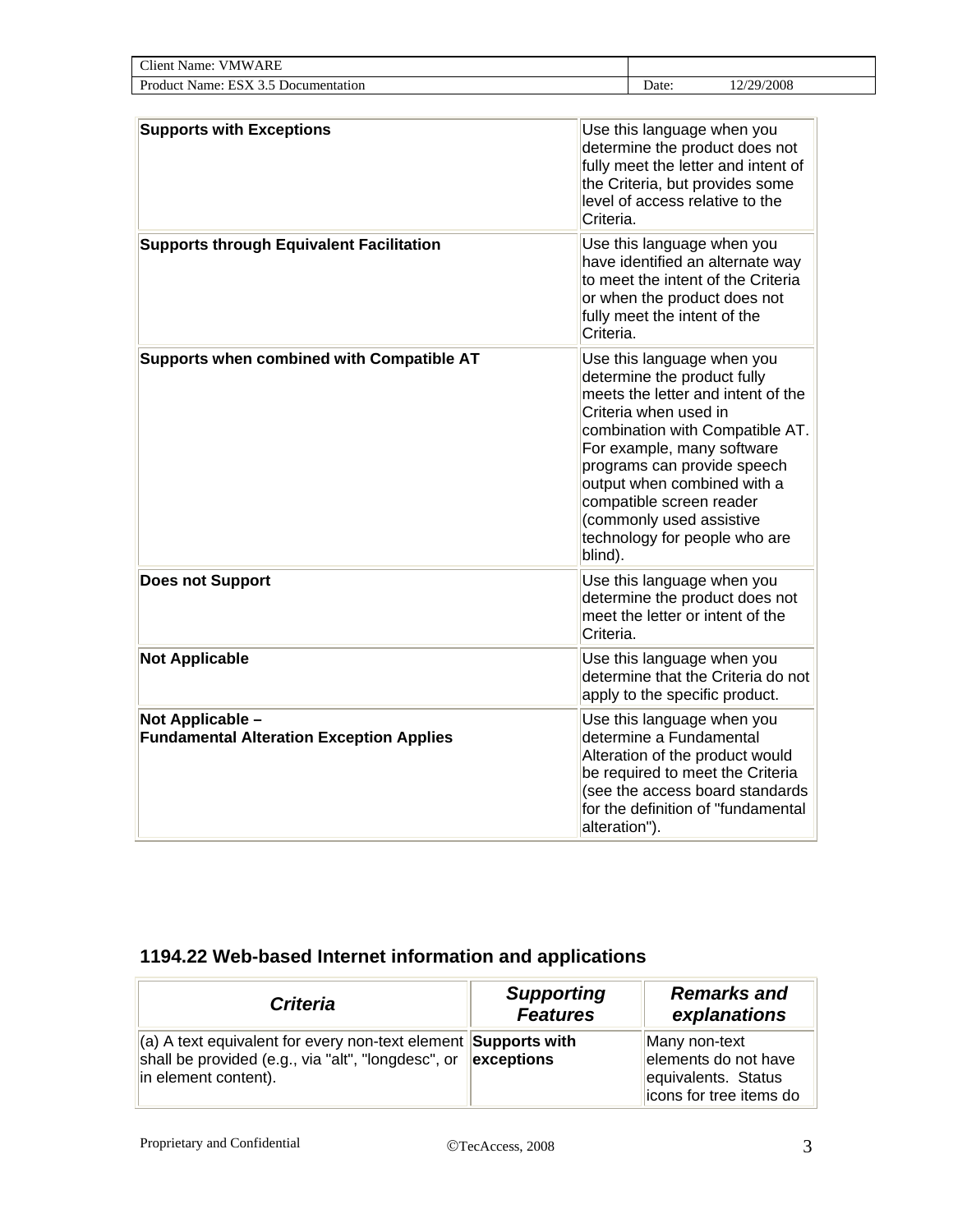| $\sim$<br>ARE<br>. .<br>V M W<br>Name<br>tieni                      |      |                                                         |
|---------------------------------------------------------------------|------|---------------------------------------------------------|
| nentation<br>u-<br>Name:<br>duct<br>Docum ،<br>$\ddot{\phantom{0}}$ | Jate | /2008<br>$^{\prime}$ $^{\prime}$ $\Omega$ $^{\prime}$ . |

|                                                                                                                                                                                                                                                                                                                    |                  | not have descriptive<br><b>ALT</b> attributes. Charts<br>and graphs also do not<br>have d-links.                   |       |
|--------------------------------------------------------------------------------------------------------------------------------------------------------------------------------------------------------------------------------------------------------------------------------------------------------------------|------------------|--------------------------------------------------------------------------------------------------------------------|-------|
| (b) Equivalent alternatives for any multimedia<br>presentation shall be synchronized with the<br>presentation.                                                                                                                                                                                                     | Not applicable   | <b>ESX 3.5</b><br>Documentation does<br>not have multimedia<br>presentations.                                      |       |
| (c) Web pages shall be designed so that all<br>information conveyed with color is also<br>available without color, for example from<br>context or markup.                                                                                                                                                          | Does not support | The selected tab is<br>color-conveyed without<br>a text equivalent.                                                |       |
| (d) Documents shall be organized so they are<br>readable without requiring an associated style<br>sheet.                                                                                                                                                                                                           | Does not support | Headings do not have<br>heading tags.<br>Associated links and<br>bulleted items are not<br>grouped with list tags. |       |
| (e) Redundant text links shall be provided for<br>each active region of a server-side image map.                                                                                                                                                                                                                   | Not applicable   | <b>ESX 3.5</b><br>Documentation does<br>not have server-side<br>image maps.                                        |       |
| (f) Client-side image maps shall be provided<br>instead of server-side image maps except<br>where the regions cannot be defined with an<br>available geometric shape.                                                                                                                                              | Not applicable   | ESX 3.5<br>Documentation does<br>not have client-side<br>image maps.                                               |       |
| (g) Row and column headers shall be identified Does not support                                                                                                                                                                                                                                                    |                  | Column headers of                                                                                                  |       |
| for data tables.                                                                                                                                                                                                                                                                                                   |                  | data tables do not have<br><th> tags.</th>                                                                         | tags. |
| (h) Markup shall be used to associate data<br>cells and header cells for data tables that have<br>two or more logical levels of row or column<br>headers.                                                                                                                                                          | Not applicable   | Data tables in the ESX<br>3.5 Documentation do<br>not have multilevel<br>columns or rows.                          |       |
| (i) Frames shall be titled with text that<br>facilitates frame identification and navigation                                                                                                                                                                                                                       | Does not support | Frames do not have<br>"title" attributes.                                                                          |       |
| (j) Pages shall be designed to avoid causing<br>the screen to flicker with a frequency greater<br>than 2 Hz and lower than 55 Hz.                                                                                                                                                                                  | <b>Supports</b>  | Pages do not flash or<br>blink.                                                                                    |       |
| (k) A text-only page, with equivalent<br>information or functionality, shall be provided to<br>make a web site comply with the provisions of<br>this part, when compliance cannot be<br>accomplished in any other way. The content of<br>the text-only page shall be updated whenever<br>the primary page changes. | Not applicable   |                                                                                                                    |       |
| (I) When pages utilize scripting languages to<br>display content, or to create interface<br>elements, the information provided by the<br>script shall be identified with functional text that<br>can be read by Assistive Technology.                                                                              | <b>Supports</b>  | Interfaces are keyboard<br>accessible.                                                                             |       |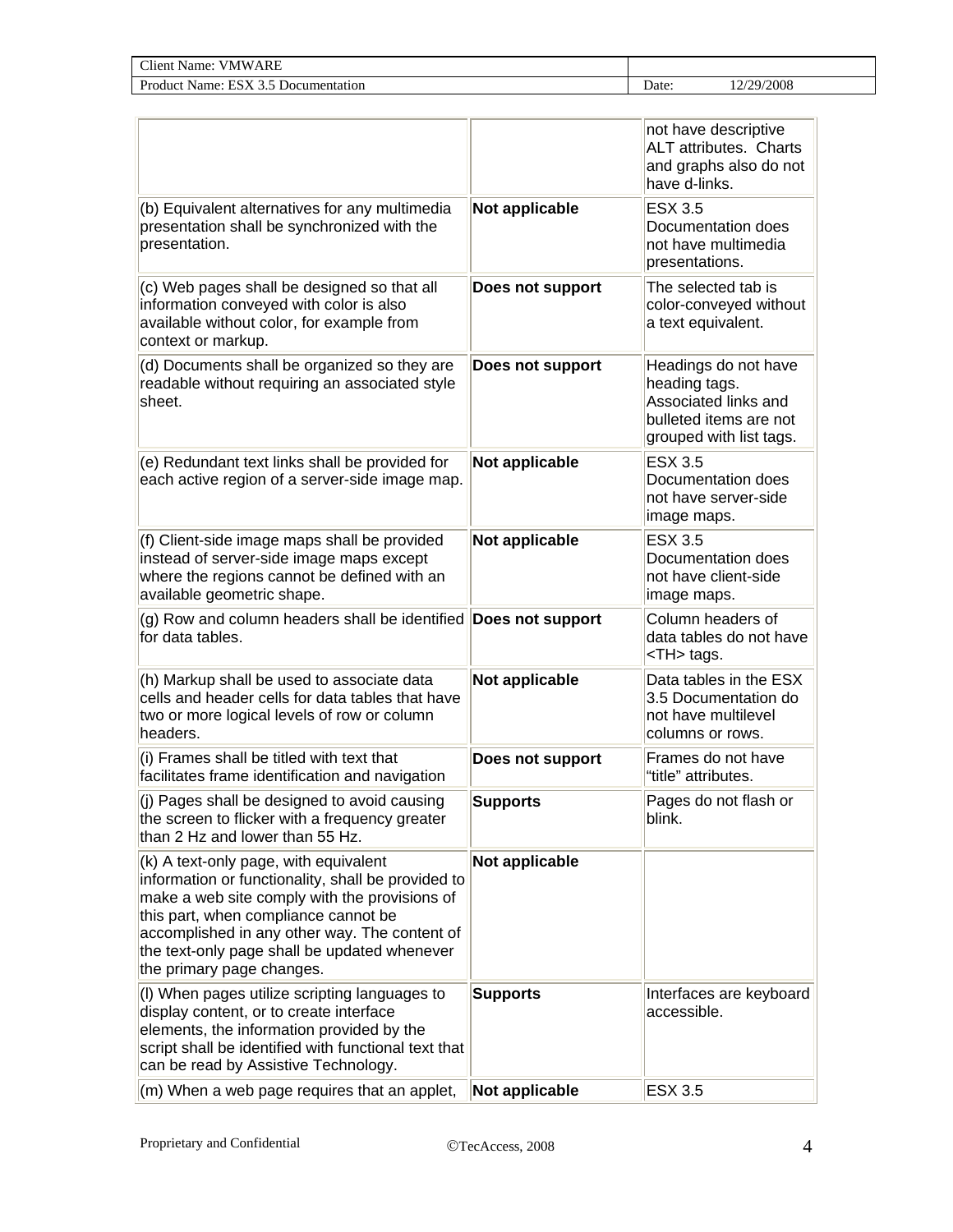| <b>~**</b><br>ARE<br>VMW<br>Name <sup>.</sup><br>'I tent |       |          |
|----------------------------------------------------------|-------|----------|
| ES<br>Product<br>Name:<br>Documentation<br>EN A          | Date: | /29/2008 |

| plug-in or other application be present on the<br>client system to interpret page content, the<br>page must provide a link to a plug-in or applet<br>that complies with §1194.21(a) through (I).                                                                                          |                  | Documentation does<br>not have plug-ins.                                                      |
|-------------------------------------------------------------------------------------------------------------------------------------------------------------------------------------------------------------------------------------------------------------------------------------------|------------------|-----------------------------------------------------------------------------------------------|
| (n) When electronic forms are designed to be<br>completed on-line, the form shall allow people<br>using Assistive Technology to access the<br>information, field elements, and functionality<br>required for completion and submission of the<br>form, including all directions and cues. | Does not support | The "Search" edit<br>boxes do not have<br>explicit labeling.                                  |
| (o) A method shall be provided that permits<br>users to skip repetitive navigation links.                                                                                                                                                                                                 | Does not support | Contents or index items<br>do not have skip-over<br>links to reach the main<br>content frame. |
| $(p)$ When a timed response is required, the<br>user shall be alerted and given sufficient time<br>to indicate more time is required.                                                                                                                                                     | Not applicable   | The ESX 3.5<br>Documentation does<br>not have timed<br>responses.                             |

### **1194.31 Functional performance criteria**

| <b>Criteria</b>                                                                                                                                                                                                                                                                                                                  | <b>Supporting Features</b>                 | <b>Remarks and</b><br>explanations                                             |
|----------------------------------------------------------------------------------------------------------------------------------------------------------------------------------------------------------------------------------------------------------------------------------------------------------------------------------|--------------------------------------------|--------------------------------------------------------------------------------|
| (a) At least one mode of operation and<br>information retrieval that does not require<br>user vision shall be provided, or support for<br>assistive technology used by people who<br>are blind or visually impaired shall be<br>provided.                                                                                        | Supports with exceptions Reference 1194.22 |                                                                                |
| (b) At least one mode of operation and<br>information retrieval that does not require<br>visual acuity greater than 20/70 shall be<br>provided in audio and enlarged print output<br>working together or independently, or<br>support for assistive technology used by<br>people who are visually impaired shall be<br>provided. | Supports with exceptions Reference 1194.22 |                                                                                |
| (c) At least one mode of operation and<br>information retrieval that does not require<br>user hearing shall be provided, or support<br>for assistive technology used by people<br>who are deaf or hard of hearing shall be<br>provided.                                                                                          | <b>Supports</b>                            | The ESX 3.5<br>Documentation does<br>not require hearing to<br>access content. |
| (d) Where audio information is important for<br>the use of a product, at least one mode of<br>operation and information retrieval shall be<br>provided in an enhanced auditory fashion,<br>or support for assistive hearing devices<br>shall be provided.                                                                        | Not applicable                             | The ESX 3.5<br>Documentation does<br>not have audio<br>information.            |